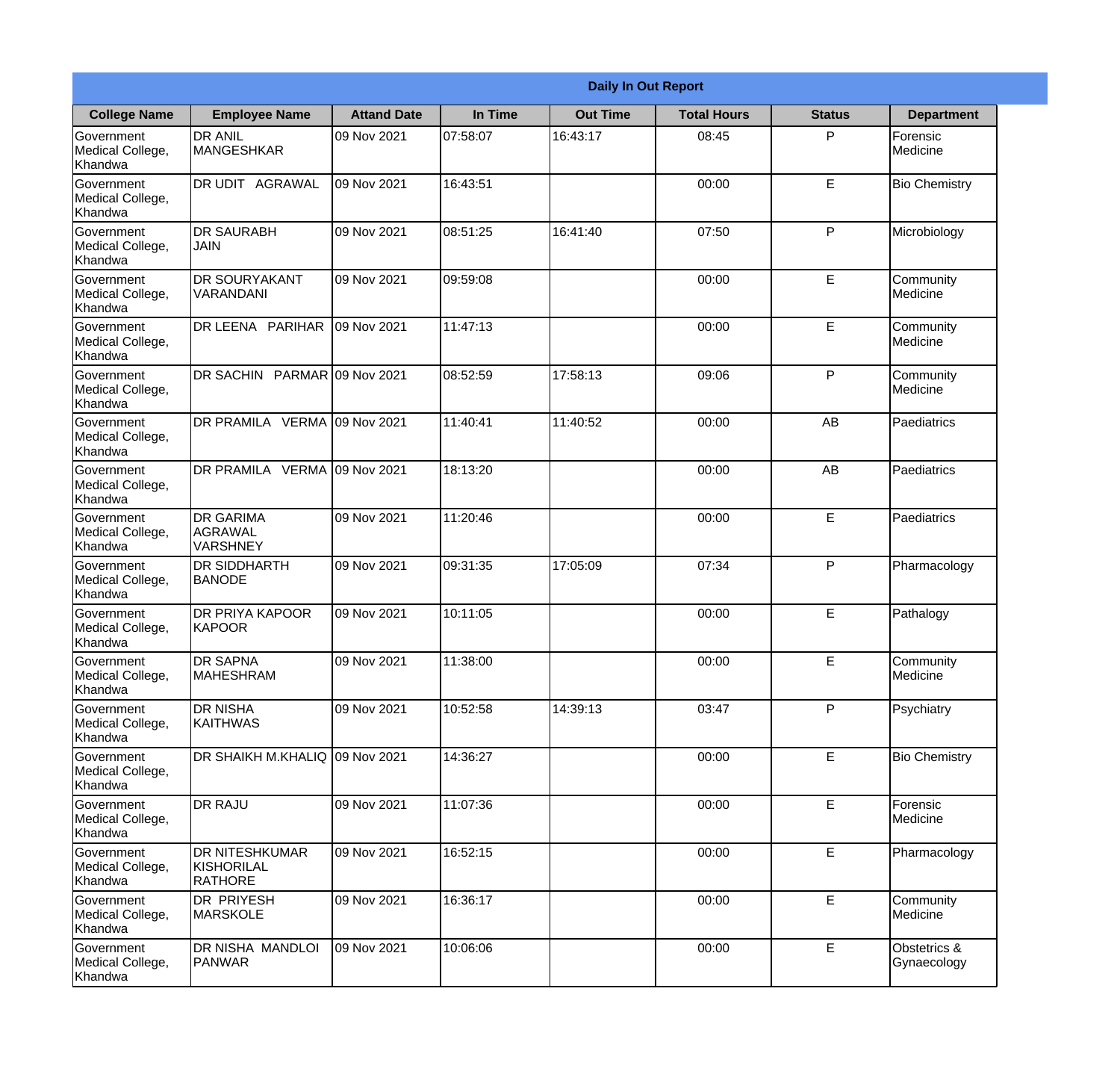| <b>Designation</b>                  | <b>Category</b>      |
|-------------------------------------|----------------------|
| Assistant Professor   Para Clinical |                      |
| Associate Professor Non Clinical    |                      |
| Associate Professor Para Clinical   |                      |
| Demonstrator/Tutor                  | Para Clinical        |
| <b>Assistant Professor</b>          | Para Clinical        |
| <b>Assistant Professor</b>          | Para Clinical        |
| Professor                           | Clinical             |
| Professor                           | Clinical             |
| Associate Professor Clinical        |                      |
| Associate Professor Para Clinical   |                      |
| Demonstrator/Tutor                  | Para Clinical        |
| Associate Professor   Para Clinical |                      |
| Assistant Professor   Clinical      |                      |
| Professor                           | Non Clinical         |
| Demonstrator/Tutor   Para Clinical  |                      |
| Demonstrator/Tutor                  | <b>Para Clinical</b> |
| Associate Professor   Para Clinical |                      |
| Associate Professor Clinical        |                      |

## **Daily In Out Report**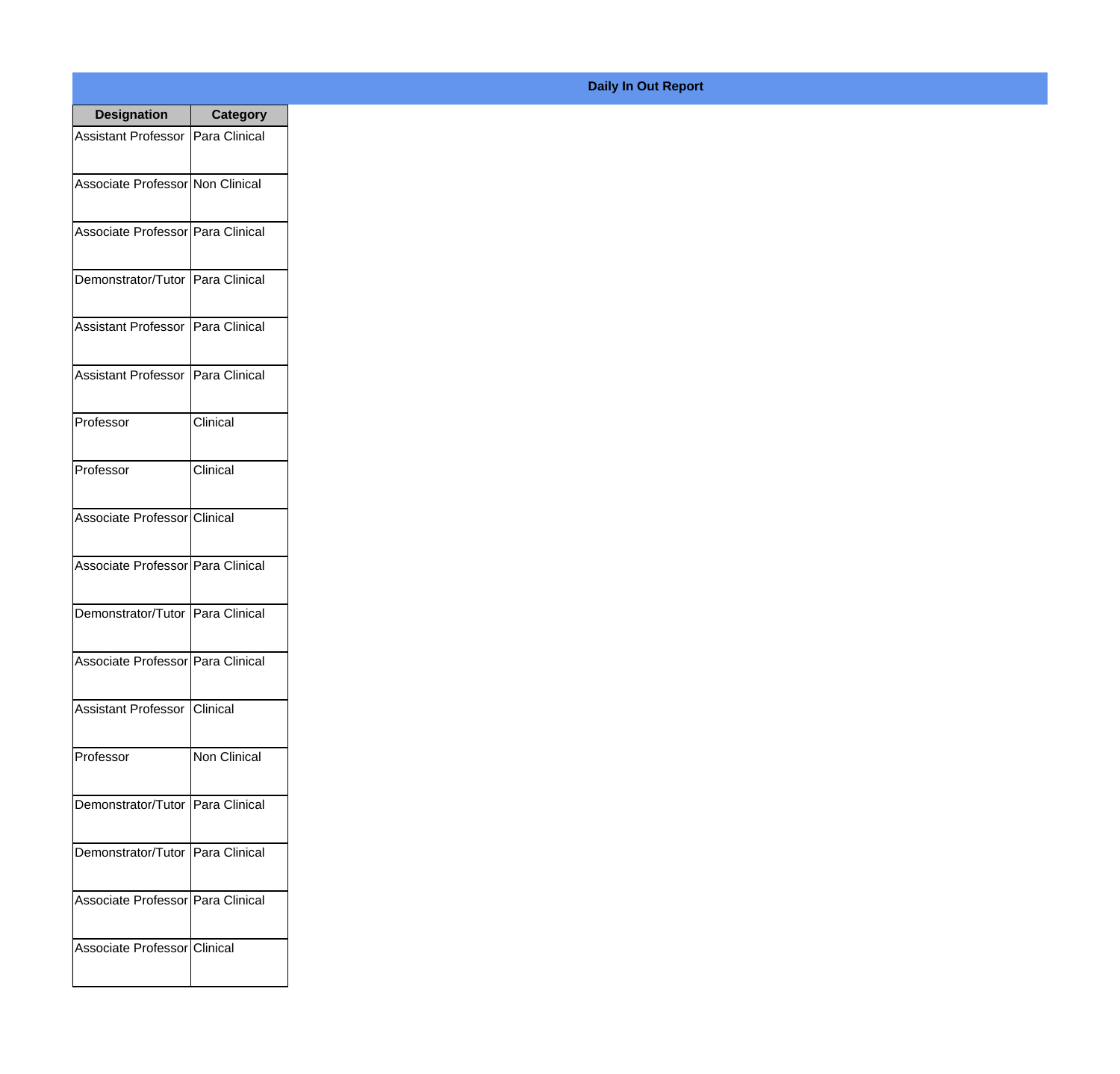|                                                  |                                         |                    |           | <b>Daily In Out Report</b> |       |                |  |
|--------------------------------------------------|-----------------------------------------|--------------------|-----------|----------------------------|-------|----------------|--|
| <b>Government</b><br>Medical College,<br>Khandwa | <b>IDR MUKTESHWARI</b><br><b>IGUPTA</b> | <b>09 Nov 2021</b> | 10:02:22  |                            | 00:00 | Pharmacology   |  |
| <b>Government</b><br>Medical College,<br>Khandwa | <b>IDR YASHPAL RAY</b>                  | <b>09 Nov 2021</b> | 112:32:43 |                            | 00:00 | <b>Anatomy</b> |  |